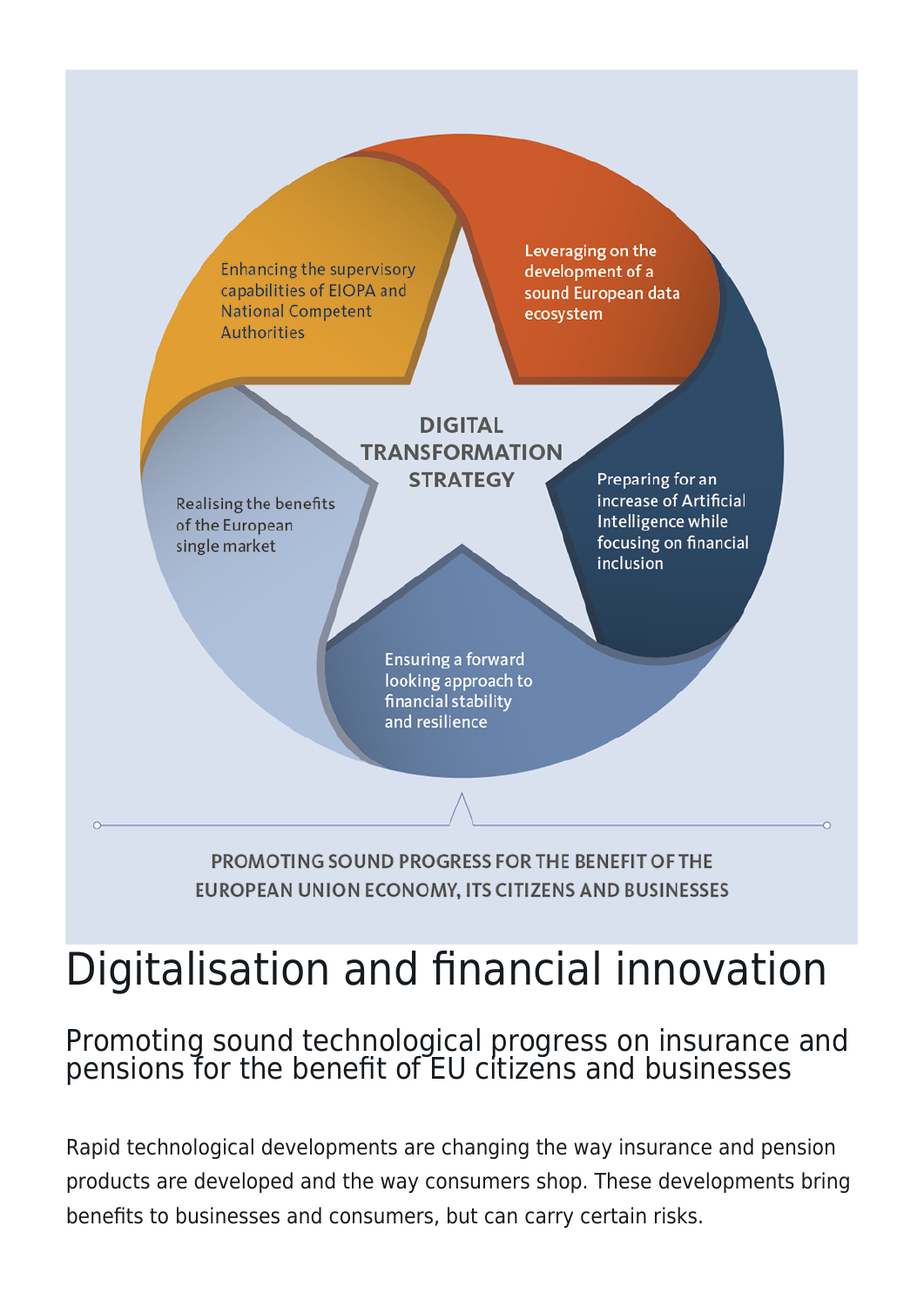This fast-changing landscape brings opportunities and challenges to supervisors. EIOPA keeps pace with different aspects of innovation to make sure that the regulatory and supervisory frameworks account for both the opportunities and risks that innovation brings.

EIOPA proactively assesses these changes so that it and its members are ready to address impacts for insurance and pensions sectors.

In December 2021, EIOPA published its [Digital Transformation Strategy](http://www.eiopa.europa.eu/media/news/eiopa-sets-out-forward-looking-digital-transformation-strategy_en) to ensure a systematic, balanced and holistic approach to the technological transformation of the European insurance and pensions markets and their supervision that is currently underway.

In its strategy, EIOPA has identified five key long-term priorities, which will guide its contributions on digitalisation topics:

# Supporting the development of a sound European data ecosystem

EIOPA will collaborate with the European Commission on the development of financial data spaces, including in areas such as sustainable finance and pension data tracking systems, and also linked developments such as those related to open insurance.

#### [Learn more about Open insurance](https://www.eiopa.europa.eu/open-insurance_en)

# Preparing for a proliferation of Artificial Intelligence while focusing on financial inclusion

As Artificial Intelligence is expected to play a pivotal role in the digital transformation of the insurance and pension markets, EIOPA will seek to ensure the use of trustworthy Artificial Intelligence systems, while ensuring financial inclusion.

## [Learn more about AI & Big Data](https://www.eiopa.europa.eu/artificial-intelligence-and-big-data_en)

# Ensuring a forward looking approach to financial stability and resilience

EIOPA considers that it is important to assess the prudential framework in view of